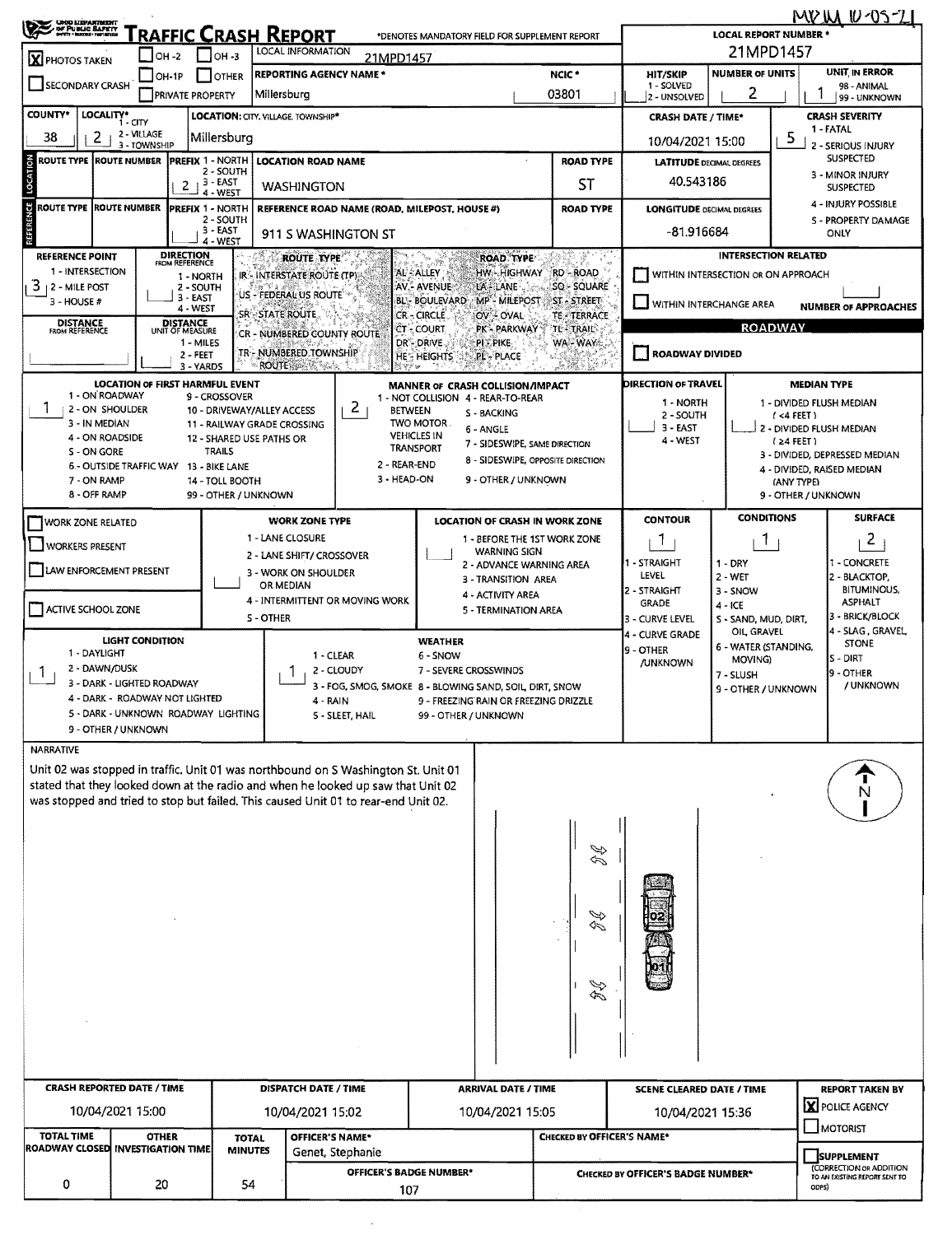|                                                         | <b>OHIO DEPARTMENT</b><br>OF PUBLIC BAFETY                                                                                 |                                                                        | <b>LOCAL REPORT NUMBER</b> |                                                                          |                    |                                                                        |                                                                                             |                                       |                                                              |  |  |  |  |
|---------------------------------------------------------|----------------------------------------------------------------------------------------------------------------------------|------------------------------------------------------------------------|----------------------------|--------------------------------------------------------------------------|--------------------|------------------------------------------------------------------------|---------------------------------------------------------------------------------------------|---------------------------------------|--------------------------------------------------------------|--|--|--|--|
|                                                         |                                                                                                                            |                                                                        |                            |                                                                          |                    |                                                                        |                                                                                             |                                       | 21MPD1457                                                    |  |  |  |  |
| UNIT#                                                   | OWNER NAME: LAST, FIRST, MIDDLE (CI SAME AS DRIVER)                                                                        |                                                                        |                            |                                                                          |                    |                                                                        | OWNER PHONE:INCLUDE AREA CODE (C) SAME AS DRIVER)                                           | DAMAGE                                |                                                              |  |  |  |  |
|                                                         | <b>GREEN, MICTHELL, THOMAS</b>                                                                                             |                                                                        |                            |                                                                          |                    | 216-548-8919                                                           |                                                                                             | <b>DAMAGE SCALE</b>                   |                                                              |  |  |  |  |
|                                                         | 1 - NONE<br>3 - FUNCTIONAL DAMAGE<br>OWNER ADDRESS: STREET, CITY, STATE, ZIP ( C) SAME AS ORIVERY<br>4<br>2 - MINOR DAMAGE |                                                                        |                            |                                                                          |                    |                                                                        |                                                                                             |                                       |                                                              |  |  |  |  |
|                                                         | 2891 TR 86, KILLBUCK, OH, 44637<br><b>COMMERCIAL CARRIER: NAME, ADDRESS, CITY, STATE, ZIP</b>                              |                                                                        |                            |                                                                          |                    |                                                                        | COMMERCIAL CARRIER PHONE: INCLUDE AREA CODE                                                 | 4 - DISABLING DAMAGE<br>9 - UNKNOWN   |                                                              |  |  |  |  |
|                                                         |                                                                                                                            |                                                                        |                            |                                                                          |                    |                                                                        |                                                                                             | <b>DAMAGED AREA(S)</b>                |                                                              |  |  |  |  |
|                                                         | LP STATE LICENSE PLATE #                                                                                                   |                                                                        |                            | <b>VEHICLE IDENTIFICATION #</b>                                          |                    | <b>VEHICLE YEAR</b>                                                    | <b>VEHICLE MAKE</b>                                                                         |                                       | INDICATE ALL THAT APPLY                                      |  |  |  |  |
| он                                                      | <b>JID9915</b>                                                                                                             |                                                                        |                            | 1FAHP35N29W119754                                                        |                    | 2009                                                                   | FORD                                                                                        |                                       |                                                              |  |  |  |  |
| <b>INSURANCE</b><br><b>X</b> VERIFIED                   | INSURANCE COMPANY                                                                                                          |                                                                        |                            | <b>INSURANCE POLICY #</b>                                                |                    | <b>COLOR</b>                                                           | <b>VEHICLE MODEL</b>                                                                        |                                       |                                                              |  |  |  |  |
|                                                         | <b>RENS INSURANCE</b><br><b>TYPE OF USE</b>                                                                                |                                                                        |                            | OAOH 121229<br>US DOT#                                                   |                    | BLK<br><b>TOWED BY: COMPANY NAME</b>                                   | <b>FOCUS</b>                                                                                |                                       |                                                              |  |  |  |  |
| COMMERCIAL                                              | <b>GOVERNMENT</b>                                                                                                          | IN EMERGENCY<br><b>RESPONSE</b>                                        |                            |                                                                          |                    |                                                                        |                                                                                             |                                       |                                                              |  |  |  |  |
| <b>INTERLOCK</b>                                        |                                                                                                                            | # OCCUPANTS                                                            |                            | VEHICLE WEIGHT GVWR/GCWR<br>1 - ≤10K LBS.                                |                    | <b>HAZARDOUS MATERIAL</b><br>IMATERIAL<br><b>CLASS#</b><br>PLACARD ID# |                                                                                             |                                       |                                                              |  |  |  |  |
| <b>DEVICE</b><br><b>EQUIPPED</b>                        | <b>HIT/SKIP UNIT</b>                                                                                                       |                                                                        |                            | 2 - 10.001 - 26K LBS.<br>$3 - 26K$ LBS.                                  |                    | RELEASED<br>PLACARD                                                    |                                                                                             |                                       |                                                              |  |  |  |  |
|                                                         | 1 - PASSENGER CAR                                                                                                          | 6 - VAN (9-15 SEATS)                                                   |                            | 12 - GOLF CART                                                           |                    | 18 - LIMO (LIVERY VEHICLE)                                             | 23 - PEDESTRIAN/SKATER                                                                      |                                       |                                                              |  |  |  |  |
|                                                         | 2 - PASSENGER VAN<br>(MINIVAN)                                                                                             | 7 - MOTORCYCLE 2-WHEELED<br>B - MOTORCYCLE 3-WHEELED                   |                            | 13 - SNOWMO8ILE<br>14 - SINGLE UNIT                                      |                    | 19 - BUS (16+ PASSENGERS)                                              | 24 - WHEELCHAIR (ANY TYPE)                                                                  |                                       |                                                              |  |  |  |  |
|                                                         | UNIT TYPE 3 - SPORT UTILITY<br>VEHICLE                                                                                     | 9 - AUTOCYCLE                                                          |                            | <b>TRUCK</b><br>15 - SEMI-TRACTOR                                        | 20 - OTHER VEHICLE | 21 - HEAVY EQUIPMENT                                                   | 25 - OTHER NON-MOTORIST<br>26 - BICYCLE                                                     |                                       | 10                                                           |  |  |  |  |
|                                                         | 4 - PICK UP                                                                                                                | 10 - MOPED OR MOTORIZED<br><b>BICYCLE</b>                              |                            | 16 - FARM EQUIPMENT                                                      |                    | 22 - ANIMAL WITH RIDER OR<br>ANIMAL-DRAWN VEHICLE                      | 27 - TRAIN                                                                                  |                                       |                                                              |  |  |  |  |
|                                                         | S - CARGO VAN<br>(ATV/UTV)                                                                                                 | 11 - ALL TERRAIN VEHICLE                                               |                            | 17 - MOTORHOME                                                           |                    |                                                                        | 99 - UNKNOWN OR HIT/SKIP                                                                    |                                       |                                                              |  |  |  |  |
|                                                         | # OF TRAILING UNITS                                                                                                        |                                                                        |                            |                                                                          |                    |                                                                        |                                                                                             |                                       |                                                              |  |  |  |  |
|                                                         | WAS VEHICLE OPERATING IN AUTONOMOUS<br>MODE WHEN CRASH OCCURRED?                                                           |                                                                        | 0                          | 0 - NO AUTOMATION                                                        |                    | 3 - CONDITIONAL AUTOMATION 9 - UNKNOWN                                 |                                                                                             |                                       |                                                              |  |  |  |  |
| 2                                                       | 1 - YES 2 - NO 9 - OTHER / UNKNOWN                                                                                         |                                                                        |                            | 1 - DRIVER ASSISTANCE                                                    |                    | 4 - HIGH AUTOMATION                                                    |                                                                                             |                                       | 10                                                           |  |  |  |  |
|                                                         |                                                                                                                            |                                                                        | <b>MODE LEVEL</b>          | AUTONOMOUS 2 - PARTIAL AUTOMATION 5 - FULL AUTOMATION                    |                    |                                                                        |                                                                                             |                                       |                                                              |  |  |  |  |
|                                                         | 1 - NONE<br>$2 - TAX$                                                                                                      | 6 - BUS - CHARTER/TOUR<br>7 - 8US - INTERCITY                          |                            | $11 - FIRE$<br>12 - MILITARY                                             | <b>16 - FARM</b>   | 17 - MOWING                                                            | 21 - MAIL CARRIER<br>99 - OTHER / UNKNOWN                                                   |                                       |                                                              |  |  |  |  |
| 3 - ELECTRONIC RIDE<br>8 - BUS - SHUTTLE<br>13 - POLICE |                                                                                                                            |                                                                        |                            |                                                                          |                    | 18 - SNOW REMOVAL                                                      |                                                                                             |                                       |                                                              |  |  |  |  |
| <b>SPECIAL</b>                                          | <b>SHARING</b><br>FUNCTION 4 - SCHOOL TRANSPORT                                                                            | 9 - BUS - OTHER<br>10 - AM8ULANCE                                      |                            | <b>14 - PUBLIC UTILITY</b><br>1S - CONSTRUCTION EQUIP.                   |                    | 19 - TOWING<br>20 - SAFETY SERVICE                                     |                                                                                             |                                       |                                                              |  |  |  |  |
|                                                         | 5 - BUS - TRANSIT/COMMUTER                                                                                                 |                                                                        |                            |                                                                          |                    | <b>PATROL</b>                                                          |                                                                                             |                                       | 12                                                           |  |  |  |  |
| 1                                                       | 1 - NO CARGO BODY TYPE<br>/ NOT APPLICABLE                                                                                 | 4 - LOGGING<br>S - INTERMODAL                                          |                            | 7 - GRAIN/CHIPS/GRAVEL<br>8 - POLE                                       | <b>11 - DUMP</b>   | 12 - CONCRETE MIXER                                                    | 99 - OTHER / UNKNOWN                                                                        |                                       |                                                              |  |  |  |  |
| CARGO                                                   | 2 - BUS<br>3 - VEHICLE TOWING                                                                                              | CONTAINER CHASSIS<br>6 - CARGOVAN                                      |                            | 9 - CARGO TANK                                                           |                    | 13 - AUTO TRANSPORTER                                                  |                                                                                             |                                       | 総<br>9<br>9                                                  |  |  |  |  |
| <b>BODY</b><br><b>TYPE</b>                              | ANOTHER MOTOR VEHICLE                                                                                                      | /ENCLOSED BOX                                                          |                            | 10 - FLAT BED                                                            |                    | 14 - GARBAGE/REFUSE                                                    |                                                                                             |                                       |                                                              |  |  |  |  |
|                                                         | 1 - TURN SIGNALS                                                                                                           | 4 - BRAKES                                                             |                            | 7 - WORN OR SLICK TIRES                                                  |                    | 9 - MOTOR TROUBLE                                                      | 99 - OTHER / UNKNOWN                                                                        |                                       |                                                              |  |  |  |  |
| <b>VEHICLE</b>                                          | 2 - HEAD LAMPS<br>3 - TAIL LAMPS                                                                                           | 5 - STEERING<br><b>6 - TIRE BLOWOUT</b>                                |                            | <b>8 - TRAILER EQUIPMENT</b><br>DEFECTIVE                                |                    | 10 - DISABLED FROM PRIOR<br><b>ACCIDENT</b>                            |                                                                                             |                                       |                                                              |  |  |  |  |
| <b>DEFECTS</b>                                          |                                                                                                                            |                                                                        |                            |                                                                          |                    |                                                                        |                                                                                             | $-$ NO DAMAGE [ 0 ]                   | <b>LI-UNDERCARRIAGE [ 14 ]</b>                               |  |  |  |  |
|                                                         | 1 - INTERSECTION -<br>MARKED CROSSWALK                                                                                     | 4 - MIDBLOCK -<br>MARKED CROSSWALK                                     |                            | 7 - SHOULDER/ROADSIDE<br>8 - SIDEWALK                                    |                    | 10 - DRIVEWAY ACCESS<br>11 - SHARED USE PATHS                          | 99 - OTHER / UNKNOWN                                                                        | $\Box$ -TOP[13]                       | $\Box$ - ALL AREAS [1S]                                      |  |  |  |  |
| LOCATION                                                | NON-MOTORIST 2 - INTERSECTION -<br>UNMARKED CROSSWALK                                                                      | S - TRAVEL LANE -<br>OTHER LOCATION                                    |                            | 9 - MEDIAN/CROSSING                                                      |                    | OR TRAILS<br>12 - FIRST RESPONDER                                      |                                                                                             |                                       | $\Box$ - UNIT NOT AT SCENE [ 16 ]                            |  |  |  |  |
|                                                         | AT IMPACT 3 - INTERSECTION - OTHER                                                                                         | 6 - BICYCLE LANE                                                       |                            | <b>ISLAND</b>                                                            |                    | AT INCIDENT SCENE                                                      |                                                                                             |                                       |                                                              |  |  |  |  |
|                                                         | 1 - NON-CONTACT<br>2 - NON-COLLISION                                                                                       | 1 - STRAIGHT AHEAD<br>2 - BACKING                                      |                            | 9 - LEAVING TRAFFIC<br>LANE                                              |                    | 15 - WALKING, RUNNING,<br>JOGGING, PLAYING                             | 21 - STANDING OUTSIDE<br>DISABLED VEHICLE                                                   | 0 - NO DAMAGE                         | INITIAL POINT OF CONTACT<br>14 - UNDERCARRIAGE               |  |  |  |  |
| 3                                                       | 1<br>3 - STRIKING                                                                                                          | 3 - CHANGING LANES<br>4 - OVERTAKING/PASSING                           |                            | 10 - PARKED<br>11 - SLOWING OR STOPPED                                   |                    | 16 - WORKING<br>17 - PUSHING VEHICLE                                   | 99 - OTHER / UNKNOWN                                                                        | 12                                    | 1-12 - REFER TO UNIT 15 - VEHICLE NOT AT SCENE               |  |  |  |  |
| <b>ACTION</b>                                           | 4 - STRUCK                                                                                                                 | PRE-CRASH 5 - MAKING RIGHT TURN<br><b>ACTIONS</b> 6 - MAKING LEFT TURN |                            | IN TRAFFIC<br>12 - DRIVERLESS                                            |                    | 18 - APPROACHING OR<br>LEAVING VEHICLE                                 |                                                                                             |                                       | <b>DIAGRAM</b><br>99 - UNKNOWN                               |  |  |  |  |
|                                                         | <b>S - BOTH STRIKING</b><br>& STRUCK                                                                                       | 7 - MAKING U-TURN                                                      |                            | 13 - NEGOTIATING A CURVE<br>14 - ENTERING OR CROSSING                    |                    | 19 - STANDING                                                          |                                                                                             | $13 - TOP$                            |                                                              |  |  |  |  |
|                                                         | 9 - OTHER / UNKNOWN                                                                                                        | 8 - ENTERING TRAFFIC<br>LANE                                           |                            | SPECIFIED LOCATION                                                       |                    | 20 - OTHER NON-MOTORIST                                                |                                                                                             |                                       | TRAFFIC                                                      |  |  |  |  |
|                                                         | 1 - NONE<br>2 - FAILURE TO YIELD                                                                                           | /ACDA                                                                  |                            | 8 - FOLLOWING TOO CLOSE 13 - IMPROPER START FROM<br>A PARKED POSITION    |                    | 18 - OPERATING DEFECTIVE<br><b>EQUIPMENT</b>                           | 23 - OPENING DOOR INTO<br>ROADWAY                                                           | <b>TRAFFICWAY FLOW</b><br>1 - ONE-WAY | <b>TRAFFIC CONTROL</b>                                       |  |  |  |  |
| 8                                                       | 3 - RAN RED LIGHT<br>4 - RAN STOP SIGN                                                                                     | 9 - IMPROPER LANE<br>CHANGE                                            |                            | 14 - STOPPED OR PARKED<br><b>ILLEGALLY</b>                               |                    | 19 - LOAD SHIFTING<br>/FALLING/SPILLING                                | 99 - OTHER IMPROPER<br><b>ACTION</b>                                                        | 2 - TWO-WAY                           | 1 - ROUNDABOUT 4 - STOP SIGN<br>5 - YIELD SIGN<br>2 - SIGNAL |  |  |  |  |
|                                                         | 5 - UNSAFE SPEED<br>CONTRIBUTING 6 - IMPROPER TURN                                                                         | 10 - IMPROPER PASSING                                                  |                            | 1S - SWERVING TO AVOID<br>16 - WRONG WAY                                 |                    | 20 - IMPROPER CROSSING                                                 |                                                                                             | 2                                     | 6<br>3 - FLASHER<br><b>6 - NO CONTROL</b>                    |  |  |  |  |
|                                                         | CIRCUMSTANCES <sub>7</sub> - LEFT OF CENTER                                                                                | 11 - DROVE OFF ROAD<br>12 - IMPROPER BACKING                           |                            | 17 - VISION OBSTRUCTION                                                  |                    | 21 - LYING IN ROADWAY<br>22 - NOT DISCERNIBLE                          |                                                                                             | # OF THROUGH LANES                    | <b>RAIL GRADE CROSSING</b>                                   |  |  |  |  |
|                                                         | <b>SEOUENCE OF EVENTS</b>                                                                                                  |                                                                        |                            |                                                                          |                    |                                                                        |                                                                                             | <b>ON ROAD</b>                        | 1 - NOT INVLOVED<br>2 - INVOLVED-ACTIVE CROSSING             |  |  |  |  |
|                                                         | i viti f<br>1 - OVERTURN/ROLLOVER                                                                                          | 7 - SEPARATION OF UNITS                                                | a di minima                | 2. EVENTS .                                                              |                    |                                                                        | a complete a construction of the                                                            | 2                                     | 3 - INVOLVED-PASSIVE CROSSING                                |  |  |  |  |
| 20                                                      | 2 - FIRE/EXPLOSION                                                                                                         | 8 - RAN OFF ROAD RIGHT                                                 |                            | 12 - DOWNHILL RUNAWAY<br>13 - OTHER NON-COLLISION                        |                    | 19 - ANIMAL -OTHER<br>20 - MOTOR VEHICLE IN                            | 23 - STRUCK BY FALLING,<br>SHIFTING CARGO OR<br>ANYTHING SET IN                             |                                       | UNIT / NON-MOTORIST DIRECTION                                |  |  |  |  |
|                                                         | 3 - IMMERSION<br>4 - JACKKNIFE                                                                                             | 9 - RAN OFF ROAD LEFT<br>10 - CROSS MEDIAN                             |                            | 14 - PEDESTRIAN<br>15 - PEDALCYCLE                                       |                    | TRANSPORT<br>21 - PARKED MOTOR                                         | MOTION BY A MOTOR<br>VEHICLE                                                                |                                       | 1 - NORTH<br>S - NORTHEAST                                   |  |  |  |  |
| 2                                                       | S - CARGO / EQUIPMENT<br>LOSS OR SHIFT.                                                                                    | 11 - CROSS CENTERLINE -<br>OPPOSITE DIRECTION                          |                            | 16 - RAILWAY VEHICLE<br>17 - ANIMAL - FARM                               |                    | <b>VEHICLE</b><br>22 - WORK ZONE                                       | 24 - OTHER MOVABLE<br><b>OBJECT</b>                                                         |                                       | 6 - NORTHWEST<br>2 - SOUTH<br>3 - EAST<br>7 - SOUTHEAST      |  |  |  |  |
| 3                                                       | 6 - EQUIPMENT FAILURE                                                                                                      | OF TRAVEL                                                              |                            | 18 - ANIMAL - DEER                                                       |                    | MAINTENANCE<br><b>EQUIPMENT</b>                                        |                                                                                             | $\epsilon$<br><b>FROM</b><br>TO       | 4 - WEST<br><b>8 - SOUTHWEST</b>                             |  |  |  |  |
|                                                         | ka matalog a san<br>25 - IMPACT ATTENUATOR                                                                                 | 31 - GUARDRAIL END                                                     |                            | <b>COLLISION WITH FIXED OBJECT - STRUCK -</b><br>38 - OVERHEAD SIGN POST |                    | 45 - EMBANKMENT                                                        | <del>na karamatan yang berasa</del><br>an ann an maraithe Alexandre<br><b>S2 - BUILDING</b> |                                       | 9 - OTHER / UNKNOWN                                          |  |  |  |  |
|                                                         | / CRASH CUSHION<br>26 - BRIDGE OVERHEAD                                                                                    | 32 - PORTABLE BARRIER<br>33 - MEDIAN CABLE BARRIER                     |                            | 39 - LIGHT / LUMINARIES<br><b>SUPPORT</b>                                | <b>46 - FENCE</b>  | 47 - MAILBOX                                                           | 53 - TUNNEL<br><b>S4 - OTHER FIXED</b>                                                      | UNIT SPEED                            | DETECTED SPEED                                               |  |  |  |  |
| 5.                                                      | STRUCTURE                                                                                                                  | 34 - MEDIAN GUARDRAIL<br><b>BARRIER</b>                                |                            | 40 - UTILITY POLE<br>41 - OTHER POST, POLE                               | 48 - TREE          | 49 - FIRE HYDRANT                                                      | OBJECT<br>99 - OTHER / UNKNOWN                                                              |                                       | 1 - STATED / ESTIMATED SPEED                                 |  |  |  |  |
|                                                         | 27 - BRIDGE PIER OR<br>ABUTMENT                                                                                            | 3S - MEDIAN CONCRETE                                                   |                            | OR SUPPORT                                                               |                    | <b>SO - WORK ZONE</b><br><b>MAINTENANCE</b>                            |                                                                                             | 40                                    |                                                              |  |  |  |  |
| 6                                                       | 28 - BRIDGE PARAPET<br>29 - BRIDGE RAIL                                                                                    | <b>BARRIER</b><br>36 - MEDIAN OTHER BARRIER                            |                            | 42 - CULVERT<br>43 - CURB                                                |                    | <b>EQUIPMENT</b>                                                       |                                                                                             | <b>POSTED SPEED</b>                   | 2 - CALCULATED / EDR                                         |  |  |  |  |
|                                                         | 30 - GUARDRAIL FACE                                                                                                        | 37 - TRAFFIC SIGN POST                                                 |                            | 44 - DITCH                                                               | S1 - WALL          |                                                                        |                                                                                             | 25                                    | 3 - UNDETERMINED                                             |  |  |  |  |
|                                                         | FIRST HARMFUL EVENT                                                                                                        |                                                                        |                            | <b>MOST HARMFUL EVENT</b>                                                |                    |                                                                        |                                                                                             |                                       |                                                              |  |  |  |  |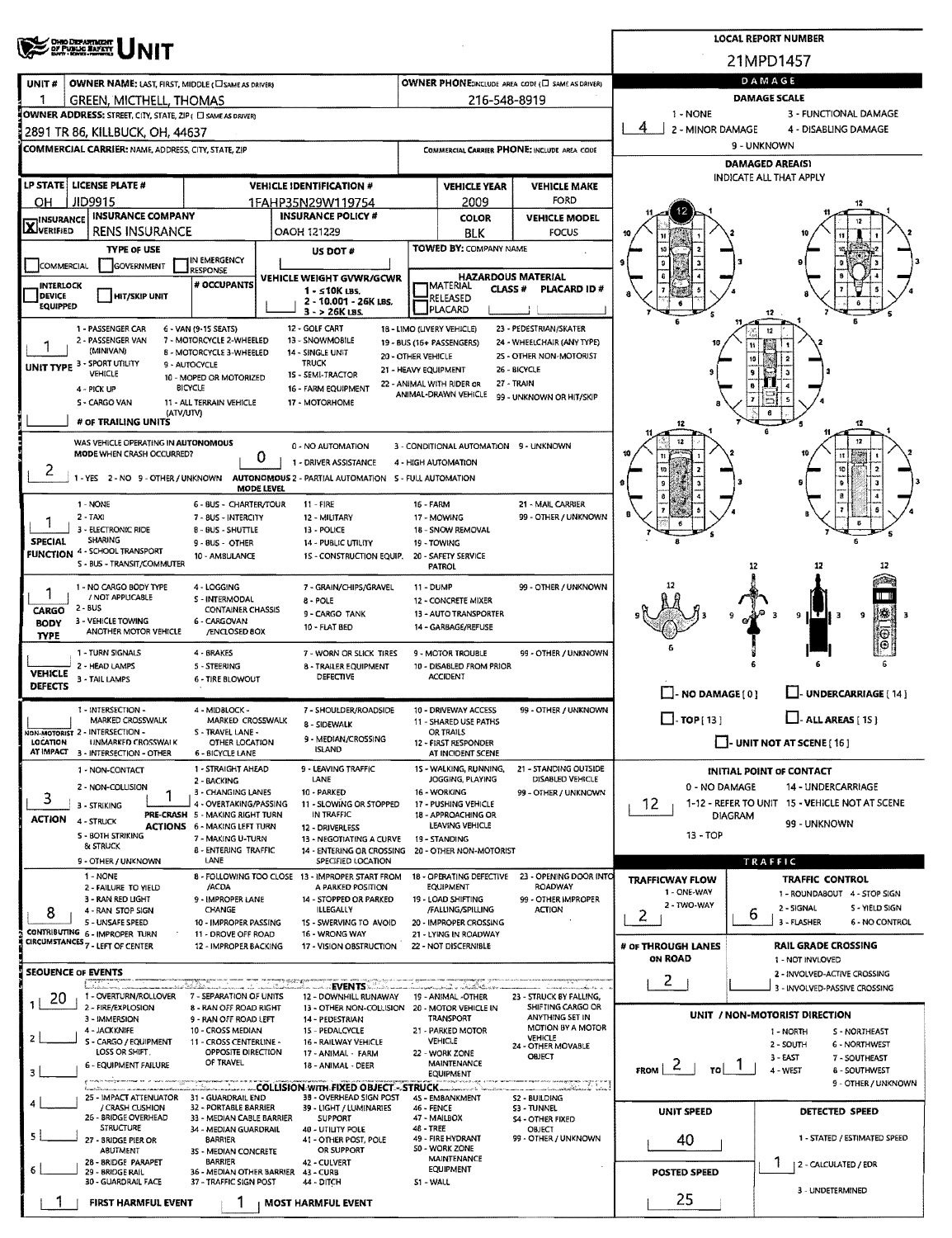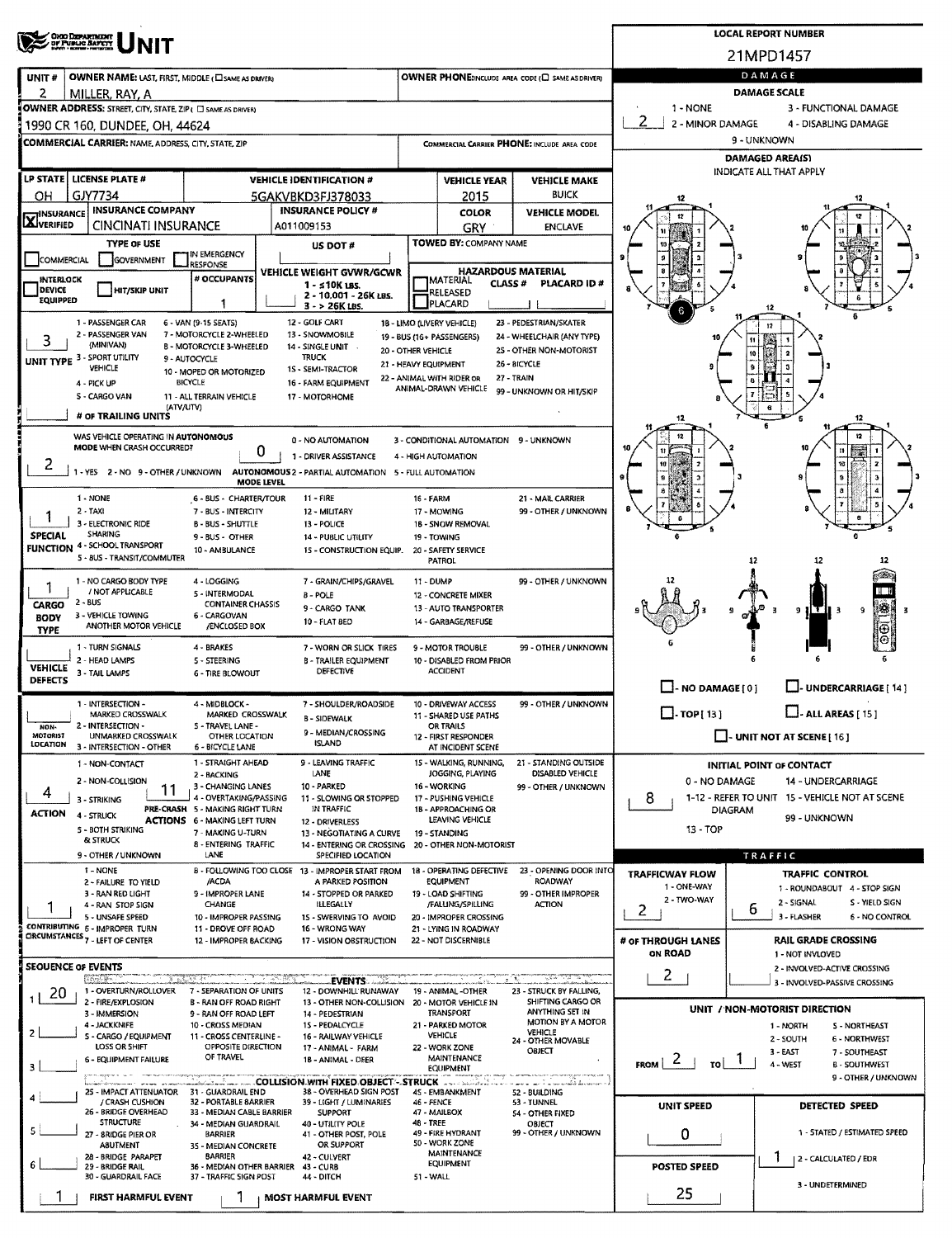|                                                                                                                                                                                                                                                                                                                                                                                                                                                                                                                                                                                                       | <b>WE DESCRIPT / NON-MOTORIST</b>                                                                 |                                                                                                                                                                                                                                                                                                                                                                                                                                                                                                                                                                                                                                                                                           |                                                                                                                                                                                                                  |                                                                                                                               |                        |                                                                                                                                                                                                                                                                                                                                                                                                                                                                        |                                                                                                       |                                                                                                                                                                                                                                                                                                                                                                                                                                                                                                                                                                                                                                                                           |                                                                        | <b>LOCAL REPORT NUMBER</b><br>21MPD1457  |                                                                                                                                                                                                                                                                                                                                                                                                                                                                                                                                                                                                                                                                                                                                                      |                                    |                                                                                                                                                                                                                                                                                                                                                                                                                                                        |                                                       |                                                                                                                      |  |  |
|-------------------------------------------------------------------------------------------------------------------------------------------------------------------------------------------------------------------------------------------------------------------------------------------------------------------------------------------------------------------------------------------------------------------------------------------------------------------------------------------------------------------------------------------------------------------------------------------------------|---------------------------------------------------------------------------------------------------|-------------------------------------------------------------------------------------------------------------------------------------------------------------------------------------------------------------------------------------------------------------------------------------------------------------------------------------------------------------------------------------------------------------------------------------------------------------------------------------------------------------------------------------------------------------------------------------------------------------------------------------------------------------------------------------------|------------------------------------------------------------------------------------------------------------------------------------------------------------------------------------------------------------------|-------------------------------------------------------------------------------------------------------------------------------|------------------------|------------------------------------------------------------------------------------------------------------------------------------------------------------------------------------------------------------------------------------------------------------------------------------------------------------------------------------------------------------------------------------------------------------------------------------------------------------------------|-------------------------------------------------------------------------------------------------------|---------------------------------------------------------------------------------------------------------------------------------------------------------------------------------------------------------------------------------------------------------------------------------------------------------------------------------------------------------------------------------------------------------------------------------------------------------------------------------------------------------------------------------------------------------------------------------------------------------------------------------------------------------------------------|------------------------------------------------------------------------|------------------------------------------|------------------------------------------------------------------------------------------------------------------------------------------------------------------------------------------------------------------------------------------------------------------------------------------------------------------------------------------------------------------------------------------------------------------------------------------------------------------------------------------------------------------------------------------------------------------------------------------------------------------------------------------------------------------------------------------------------------------------------------------------------|------------------------------------|--------------------------------------------------------------------------------------------------------------------------------------------------------------------------------------------------------------------------------------------------------------------------------------------------------------------------------------------------------------------------------------------------------------------------------------------------------|-------------------------------------------------------|----------------------------------------------------------------------------------------------------------------------|--|--|
| UNIT #                                                                                                                                                                                                                                                                                                                                                                                                                                                                                                                                                                                                | NAME: LAST, FIRST, MIDDLE                                                                         |                                                                                                                                                                                                                                                                                                                                                                                                                                                                                                                                                                                                                                                                                           |                                                                                                                                                                                                                  |                                                                                                                               |                        |                                                                                                                                                                                                                                                                                                                                                                                                                                                                        |                                                                                                       |                                                                                                                                                                                                                                                                                                                                                                                                                                                                                                                                                                                                                                                                           |                                                                        |                                          | DATE OF BIRTH<br>AGE                                                                                                                                                                                                                                                                                                                                                                                                                                                                                                                                                                                                                                                                                                                                 |                                    |                                                                                                                                                                                                                                                                                                                                                                                                                                                        |                                                       | <b>GENDER</b>                                                                                                        |  |  |
|                                                                                                                                                                                                                                                                                                                                                                                                                                                                                                                                                                                                       | <b>GREEN, MICTHELL, THOMAS</b>                                                                    |                                                                                                                                                                                                                                                                                                                                                                                                                                                                                                                                                                                                                                                                                           |                                                                                                                                                                                                                  |                                                                                                                               |                        |                                                                                                                                                                                                                                                                                                                                                                                                                                                                        |                                                                                                       |                                                                                                                                                                                                                                                                                                                                                                                                                                                                                                                                                                                                                                                                           |                                                                        |                                          | 10/08/1994                                                                                                                                                                                                                                                                                                                                                                                                                                                                                                                                                                                                                                                                                                                                           |                                    |                                                                                                                                                                                                                                                                                                                                                                                                                                                        | 26                                                    | м                                                                                                                    |  |  |
|                                                                                                                                                                                                                                                                                                                                                                                                                                                                                                                                                                                                       | <b>ADDRESS: STREET, CITY, STATE, ZIP</b>                                                          |                                                                                                                                                                                                                                                                                                                                                                                                                                                                                                                                                                                                                                                                                           |                                                                                                                                                                                                                  |                                                                                                                               |                        |                                                                                                                                                                                                                                                                                                                                                                                                                                                                        |                                                                                                       |                                                                                                                                                                                                                                                                                                                                                                                                                                                                                                                                                                                                                                                                           |                                                                        | <b>CONTACT PHONE - INCLUDE AREA CODE</b> |                                                                                                                                                                                                                                                                                                                                                                                                                                                                                                                                                                                                                                                                                                                                                      |                                    |                                                                                                                                                                                                                                                                                                                                                                                                                                                        |                                                       |                                                                                                                      |  |  |
|                                                                                                                                                                                                                                                                                                                                                                                                                                                                                                                                                                                                       | 2891 TR 86, KILLBUCK, OH, 44637                                                                   |                                                                                                                                                                                                                                                                                                                                                                                                                                                                                                                                                                                                                                                                                           |                                                                                                                                                                                                                  |                                                                                                                               |                        |                                                                                                                                                                                                                                                                                                                                                                                                                                                                        |                                                                                                       |                                                                                                                                                                                                                                                                                                                                                                                                                                                                                                                                                                                                                                                                           |                                                                        |                                          | 216-548-8919                                                                                                                                                                                                                                                                                                                                                                                                                                                                                                                                                                                                                                                                                                                                         |                                    |                                                                                                                                                                                                                                                                                                                                                                                                                                                        |                                                       |                                                                                                                      |  |  |
| / NON-MOTO                                                                                                                                                                                                                                                                                                                                                                                                                                                                                                                                                                                            | TAKEN                                                                                             | <b>INJURIES INJURED</b><br><b>SAFETY EQUIPMENT</b><br><b>EMS AGENCY (NAME)</b><br><b>INJURED TAKEN TO: MEDICAL FACILITY (NAME, CITY)</b><br><b>USED</b>                                                                                                                                                                                                                                                                                                                                                                                                                                                                                                                                   |                                                                                                                                                                                                                  |                                                                                                                               |                        |                                                                                                                                                                                                                                                                                                                                                                                                                                                                        |                                                                                                       |                                                                                                                                                                                                                                                                                                                                                                                                                                                                                                                                                                                                                                                                           |                                                                        | <b>JDOT-COMPLIANT</b>                    | <b>SEATING</b><br>POSITION                                                                                                                                                                                                                                                                                                                                                                                                                                                                                                                                                                                                                                                                                                                           |                                    | AIR BAG USAGE                                                                                                                                                                                                                                                                                                                                                                                                                                          | <b>EJECTION</b>                                       | <b>TRAPPED</b>                                                                                                       |  |  |
| 5                                                                                                                                                                                                                                                                                                                                                                                                                                                                                                                                                                                                     | BY<br>11                                                                                          |                                                                                                                                                                                                                                                                                                                                                                                                                                                                                                                                                                                                                                                                                           |                                                                                                                                                                                                                  |                                                                                                                               |                        |                                                                                                                                                                                                                                                                                                                                                                                                                                                                        |                                                                                                       | 4                                                                                                                                                                                                                                                                                                                                                                                                                                                                                                                                                                                                                                                                         |                                                                        | <b>IMC HELMET</b><br>1<br>1<br>1.        |                                                                                                                                                                                                                                                                                                                                                                                                                                                                                                                                                                                                                                                                                                                                                      |                                    |                                                                                                                                                                                                                                                                                                                                                                                                                                                        | 1                                                     |                                                                                                                      |  |  |
| <b>OTORIST</b><br><b>OL STATE</b>                                                                                                                                                                                                                                                                                                                                                                                                                                                                                                                                                                     | LOCAL<br><b>OPERATOR LICENSE NUMBER</b><br>OFFENSE DESCRIPTION<br><b>OFFENSE CHARGED</b><br>CODE  |                                                                                                                                                                                                                                                                                                                                                                                                                                                                                                                                                                                                                                                                                           |                                                                                                                                                                                                                  |                                                                                                                               |                        |                                                                                                                                                                                                                                                                                                                                                                                                                                                                        |                                                                                                       |                                                                                                                                                                                                                                                                                                                                                                                                                                                                                                                                                                                                                                                                           |                                                                        |                                          |                                                                                                                                                                                                                                                                                                                                                                                                                                                                                                                                                                                                                                                                                                                                                      |                                    | <b>CITATION NUMBER</b>                                                                                                                                                                                                                                                                                                                                                                                                                                 |                                                       |                                                                                                                      |  |  |
| OН                                                                                                                                                                                                                                                                                                                                                                                                                                                                                                                                                                                                    | TU489237                                                                                          |                                                                                                                                                                                                                                                                                                                                                                                                                                                                                                                                                                                                                                                                                           | 図<br>333.03A                                                                                                                                                                                                     |                                                                                                                               |                        | ACDA                                                                                                                                                                                                                                                                                                                                                                                                                                                                   |                                                                                                       | ALCOHOL TEST                                                                                                                                                                                                                                                                                                                                                                                                                                                                                                                                                                                                                                                              |                                                                        |                                          | S7VSWQ                                                                                                                                                                                                                                                                                                                                                                                                                                                                                                                                                                                                                                                                                                                                               |                                    |                                                                                                                                                                                                                                                                                                                                                                                                                                                        |                                                       |                                                                                                                      |  |  |
| OL CLASS                                                                                                                                                                                                                                                                                                                                                                                                                                                                                                                                                                                              | <b>ENDORSEMENT</b><br><b>RESTRICTION SELECT UP TO 3</b>                                           |                                                                                                                                                                                                                                                                                                                                                                                                                                                                                                                                                                                                                                                                                           |                                                                                                                                                                                                                  | ALCOHOL / DRUG SUSPECTED<br><b>DRIVER</b><br><b>DISTRACTED</b><br>MARIJUANA<br>ALCOHOL                                        |                        |                                                                                                                                                                                                                                                                                                                                                                                                                                                                        | <b>CONDITION</b>                                                                                      | <b>STATUS</b>                                                                                                                                                                                                                                                                                                                                                                                                                                                                                                                                                                                                                                                             | <b>TYPE</b>                                                            | VALUE                                    | <b>STATUS</b>                                                                                                                                                                                                                                                                                                                                                                                                                                                                                                                                                                                                                                                                                                                                        | <b>DRUG TEST(S)</b><br><b>TYPE</b> |                                                                                                                                                                                                                                                                                                                                                                                                                                                        | RESULTS SELECT UP TO 4                                |                                                                                                                      |  |  |
| 4                                                                                                                                                                                                                                                                                                                                                                                                                                                                                                                                                                                                     | $BY$ 7<br>3                                                                                       |                                                                                                                                                                                                                                                                                                                                                                                                                                                                                                                                                                                                                                                                                           |                                                                                                                                                                                                                  | 1<br><b>OTHER DRUG</b>                                                                                                        |                        |                                                                                                                                                                                                                                                                                                                                                                                                                                                                        |                                                                                                       | 1                                                                                                                                                                                                                                                                                                                                                                                                                                                                                                                                                                                                                                                                         |                                                                        |                                          | 1                                                                                                                                                                                                                                                                                                                                                                                                                                                                                                                                                                                                                                                                                                                                                    |                                    |                                                                                                                                                                                                                                                                                                                                                                                                                                                        |                                                       |                                                                                                                      |  |  |
| UNIT #                                                                                                                                                                                                                                                                                                                                                                                                                                                                                                                                                                                                |                                                                                                   | NAME: LAST, FIRST, MIDDLE                                                                                                                                                                                                                                                                                                                                                                                                                                                                                                                                                                                                                                                                 |                                                                                                                                                                                                                  |                                                                                                                               |                        |                                                                                                                                                                                                                                                                                                                                                                                                                                                                        |                                                                                                       |                                                                                                                                                                                                                                                                                                                                                                                                                                                                                                                                                                                                                                                                           |                                                                        |                                          | DATE OF BIRTH                                                                                                                                                                                                                                                                                                                                                                                                                                                                                                                                                                                                                                                                                                                                        |                                    |                                                                                                                                                                                                                                                                                                                                                                                                                                                        | AGE                                                   | <b>GENDER</b>                                                                                                        |  |  |
| 2                                                                                                                                                                                                                                                                                                                                                                                                                                                                                                                                                                                                     | MILLER, EVA, E                                                                                    |                                                                                                                                                                                                                                                                                                                                                                                                                                                                                                                                                                                                                                                                                           |                                                                                                                                                                                                                  |                                                                                                                               |                        |                                                                                                                                                                                                                                                                                                                                                                                                                                                                        |                                                                                                       |                                                                                                                                                                                                                                                                                                                                                                                                                                                                                                                                                                                                                                                                           | 10/23/1988<br>32<br>F                                                  |                                          |                                                                                                                                                                                                                                                                                                                                                                                                                                                                                                                                                                                                                                                                                                                                                      |                                    |                                                                                                                                                                                                                                                                                                                                                                                                                                                        |                                                       |                                                                                                                      |  |  |
|                                                                                                                                                                                                                                                                                                                                                                                                                                                                                                                                                                                                       | <b>ADDRESS: STREET, CITY, STATE, ZIP</b>                                                          |                                                                                                                                                                                                                                                                                                                                                                                                                                                                                                                                                                                                                                                                                           |                                                                                                                                                                                                                  |                                                                                                                               |                        |                                                                                                                                                                                                                                                                                                                                                                                                                                                                        |                                                                                                       |                                                                                                                                                                                                                                                                                                                                                                                                                                                                                                                                                                                                                                                                           |                                                                        |                                          | <b>CONTACT PHONE - INCLUDE AREA CODE</b>                                                                                                                                                                                                                                                                                                                                                                                                                                                                                                                                                                                                                                                                                                             |                                    |                                                                                                                                                                                                                                                                                                                                                                                                                                                        |                                                       |                                                                                                                      |  |  |
| <b>INJURIES INJURED</b>                                                                                                                                                                                                                                                                                                                                                                                                                                                                                                                                                                               |                                                                                                   | 1990 CR 160, DUNDEE, OH, 44624<br><b>EMS AGENCY (NAME)</b>                                                                                                                                                                                                                                                                                                                                                                                                                                                                                                                                                                                                                                |                                                                                                                                                                                                                  |                                                                                                                               |                        | INJURED TAKEN TO; MEDICAL FACILITY (NAME, CITY)                                                                                                                                                                                                                                                                                                                                                                                                                        |                                                                                                       | <b>SAFETY EQUIPMENT</b>                                                                                                                                                                                                                                                                                                                                                                                                                                                                                                                                                                                                                                                   |                                                                        | 330-749-5232                             |                                                                                                                                                                                                                                                                                                                                                                                                                                                                                                                                                                                                                                                                                                                                                      |                                    | AIR BAG USAGE EJECTION                                                                                                                                                                                                                                                                                                                                                                                                                                 |                                                       | TRAPPED                                                                                                              |  |  |
| NON-MOTOR<br>5                                                                                                                                                                                                                                                                                                                                                                                                                                                                                                                                                                                        | <b>TAKEN</b><br>$\mathbf{F}$ $\mathbf{H}$                                                         |                                                                                                                                                                                                                                                                                                                                                                                                                                                                                                                                                                                                                                                                                           |                                                                                                                                                                                                                  |                                                                                                                               |                        |                                                                                                                                                                                                                                                                                                                                                                                                                                                                        |                                                                                                       | <b>USED</b><br>4                                                                                                                                                                                                                                                                                                                                                                                                                                                                                                                                                                                                                                                          | <b>SEATING</b><br>1DOT-Compliant<br><b>POSITION</b><br>JMC HELMET<br>1 |                                          |                                                                                                                                                                                                                                                                                                                                                                                                                                                                                                                                                                                                                                                                                                                                                      | 1<br>1<br>1                        |                                                                                                                                                                                                                                                                                                                                                                                                                                                        |                                                       |                                                                                                                      |  |  |
| <b>OTORIST</b>                                                                                                                                                                                                                                                                                                                                                                                                                                                                                                                                                                                        |                                                                                                   | OL STATE OPERATOR LICENSE NUMBER                                                                                                                                                                                                                                                                                                                                                                                                                                                                                                                                                                                                                                                          |                                                                                                                                                                                                                  |                                                                                                                               | <b>OFFENSE CHARGED</b> |                                                                                                                                                                                                                                                                                                                                                                                                                                                                        | LOCAL<br><b>CODE</b>                                                                                  | OFFENSE DESCRIPTION                                                                                                                                                                                                                                                                                                                                                                                                                                                                                                                                                                                                                                                       |                                                                        |                                          |                                                                                                                                                                                                                                                                                                                                                                                                                                                                                                                                                                                                                                                                                                                                                      | <b>CITATION NUMBER</b>             |                                                                                                                                                                                                                                                                                                                                                                                                                                                        |                                                       |                                                                                                                      |  |  |
| OН                                                                                                                                                                                                                                                                                                                                                                                                                                                                                                                                                                                                    | TE787358                                                                                          |                                                                                                                                                                                                                                                                                                                                                                                                                                                                                                                                                                                                                                                                                           |                                                                                                                                                                                                                  |                                                                                                                               |                        |                                                                                                                                                                                                                                                                                                                                                                                                                                                                        |                                                                                                       |                                                                                                                                                                                                                                                                                                                                                                                                                                                                                                                                                                                                                                                                           |                                                                        |                                          |                                                                                                                                                                                                                                                                                                                                                                                                                                                                                                                                                                                                                                                                                                                                                      |                                    |                                                                                                                                                                                                                                                                                                                                                                                                                                                        |                                                       |                                                                                                                      |  |  |
| OL CLASS                                                                                                                                                                                                                                                                                                                                                                                                                                                                                                                                                                                              | <b>ENDORSEMENT</b>                                                                                | <b>RESTRICTION SELECT UP TO 3</b>                                                                                                                                                                                                                                                                                                                                                                                                                                                                                                                                                                                                                                                         |                                                                                                                                                                                                                  | ALCOHOL / DRUG SUSPECTED<br><b>DRIVER</b><br><b>DISTRACTED</b><br>MARUUANA<br><b>ALCOHOL</b>                                  |                        |                                                                                                                                                                                                                                                                                                                                                                                                                                                                        |                                                                                                       | <b>CONDITION</b>                                                                                                                                                                                                                                                                                                                                                                                                                                                                                                                                                                                                                                                          | <b>STATUS</b>                                                          | <b>ALCOHOL TEST</b><br><b>TYPE</b>       | VALUE                                                                                                                                                                                                                                                                                                                                                                                                                                                                                                                                                                                                                                                                                                                                                | <b>STATUS</b>                      | <b>DRUG TEST(S)</b><br>TYPE                                                                                                                                                                                                                                                                                                                                                                                                                            |                                                       | RESULTS SELECT UP TO 4                                                                                               |  |  |
| 4                                                                                                                                                                                                                                                                                                                                                                                                                                                                                                                                                                                                     |                                                                                                   |                                                                                                                                                                                                                                                                                                                                                                                                                                                                                                                                                                                                                                                                                           |                                                                                                                                                                                                                  | $BY_1$<br><b>OTHER DRUG</b>                                                                                                   |                        |                                                                                                                                                                                                                                                                                                                                                                                                                                                                        | 1                                                                                                     | 1                                                                                                                                                                                                                                                                                                                                                                                                                                                                                                                                                                                                                                                                         | 1                                                                      |                                          | 1                                                                                                                                                                                                                                                                                                                                                                                                                                                                                                                                                                                                                                                                                                                                                    | 1                                  |                                                                                                                                                                                                                                                                                                                                                                                                                                                        |                                                       |                                                                                                                      |  |  |
| UNIT #                                                                                                                                                                                                                                                                                                                                                                                                                                                                                                                                                                                                | NAME: LAST, FIRST, MIDDLE                                                                         |                                                                                                                                                                                                                                                                                                                                                                                                                                                                                                                                                                                                                                                                                           |                                                                                                                                                                                                                  |                                                                                                                               |                        |                                                                                                                                                                                                                                                                                                                                                                                                                                                                        |                                                                                                       |                                                                                                                                                                                                                                                                                                                                                                                                                                                                                                                                                                                                                                                                           |                                                                        |                                          | DATE OF BIRTH                                                                                                                                                                                                                                                                                                                                                                                                                                                                                                                                                                                                                                                                                                                                        |                                    |                                                                                                                                                                                                                                                                                                                                                                                                                                                        | <b>AGE</b>                                            | <b>GENDER</b>                                                                                                        |  |  |
|                                                                                                                                                                                                                                                                                                                                                                                                                                                                                                                                                                                                       | <b>ADDRESS: STREET, CITY, STATE, ZIP</b>                                                          |                                                                                                                                                                                                                                                                                                                                                                                                                                                                                                                                                                                                                                                                                           |                                                                                                                                                                                                                  |                                                                                                                               |                        |                                                                                                                                                                                                                                                                                                                                                                                                                                                                        |                                                                                                       |                                                                                                                                                                                                                                                                                                                                                                                                                                                                                                                                                                                                                                                                           | <b>CONTACT PHONE - INCLUDE AREA CODE</b>                               |                                          |                                                                                                                                                                                                                                                                                                                                                                                                                                                                                                                                                                                                                                                                                                                                                      |                                    |                                                                                                                                                                                                                                                                                                                                                                                                                                                        |                                                       |                                                                                                                      |  |  |
|                                                                                                                                                                                                                                                                                                                                                                                                                                                                                                                                                                                                       |                                                                                                   |                                                                                                                                                                                                                                                                                                                                                                                                                                                                                                                                                                                                                                                                                           |                                                                                                                                                                                                                  |                                                                                                                               |                        |                                                                                                                                                                                                                                                                                                                                                                                                                                                                        |                                                                                                       |                                                                                                                                                                                                                                                                                                                                                                                                                                                                                                                                                                                                                                                                           |                                                                        |                                          |                                                                                                                                                                                                                                                                                                                                                                                                                                                                                                                                                                                                                                                                                                                                                      |                                    |                                                                                                                                                                                                                                                                                                                                                                                                                                                        |                                                       |                                                                                                                      |  |  |
| <b>NON-MOTORIST</b><br><b>INJURIES INJURED</b>                                                                                                                                                                                                                                                                                                                                                                                                                                                                                                                                                        | <b>EMS AGENCY (NAME)</b><br>INJURED TAKEN TO: MEDICAL FACILITY (NAME, CITY)<br><b>TAKEN</b><br>BY |                                                                                                                                                                                                                                                                                                                                                                                                                                                                                                                                                                                                                                                                                           |                                                                                                                                                                                                                  |                                                                                                                               |                        | <b>SAFETY EQUIPMENT</b><br><b>USED</b>                                                                                                                                                                                                                                                                                                                                                                                                                                 | <b>SEATING</b><br><b>EJECTION</b><br>AIR BAG USAGE<br><b>IDOT-C</b> ompliant<br>POSITION<br>MC HELMET |                                                                                                                                                                                                                                                                                                                                                                                                                                                                                                                                                                                                                                                                           |                                                                        | <b>TRAPPED</b>                           |                                                                                                                                                                                                                                                                                                                                                                                                                                                                                                                                                                                                                                                                                                                                                      |                                    |                                                                                                                                                                                                                                                                                                                                                                                                                                                        |                                                       |                                                                                                                      |  |  |
| MOTORIST/                                                                                                                                                                                                                                                                                                                                                                                                                                                                                                                                                                                             |                                                                                                   | OL STATE OPERATOR LICENSE NUMBER                                                                                                                                                                                                                                                                                                                                                                                                                                                                                                                                                                                                                                                          |                                                                                                                                                                                                                  | LOCAL<br><b>OFFENSE DESCRIPTION</b><br><b>OFFENSE CHARGED</b><br><b>CODE</b>                                                  |                        |                                                                                                                                                                                                                                                                                                                                                                                                                                                                        |                                                                                                       | <b>CITATION NUMBER</b>                                                                                                                                                                                                                                                                                                                                                                                                                                                                                                                                                                                                                                                    |                                                                        |                                          |                                                                                                                                                                                                                                                                                                                                                                                                                                                                                                                                                                                                                                                                                                                                                      |                                    |                                                                                                                                                                                                                                                                                                                                                                                                                                                        |                                                       |                                                                                                                      |  |  |
| OL CLASS                                                                                                                                                                                                                                                                                                                                                                                                                                                                                                                                                                                              | <b>ENDORSEMENT</b>                                                                                | <b>RESTRICTION SELECT UP TO 3</b>                                                                                                                                                                                                                                                                                                                                                                                                                                                                                                                                                                                                                                                         |                                                                                                                                                                                                                  | ALCOHOL / DRUG SUSPECTED<br><b>DRIVER</b>                                                                                     |                        |                                                                                                                                                                                                                                                                                                                                                                                                                                                                        |                                                                                                       | <b>CONDITION</b>                                                                                                                                                                                                                                                                                                                                                                                                                                                                                                                                                                                                                                                          | <b>ALCOHOL TEST</b><br><b>DRUG TEST(S)</b>                             |                                          |                                                                                                                                                                                                                                                                                                                                                                                                                                                                                                                                                                                                                                                                                                                                                      |                                    |                                                                                                                                                                                                                                                                                                                                                                                                                                                        |                                                       |                                                                                                                      |  |  |
|                                                                                                                                                                                                                                                                                                                                                                                                                                                                                                                                                                                                       |                                                                                                   |                                                                                                                                                                                                                                                                                                                                                                                                                                                                                                                                                                                                                                                                                           | BY                                                                                                                                                                                                               |                                                                                                                               | <b>OTHER DRUG</b>      | <b>DISTRACTED ALCOHOL MARIJUANA</b>                                                                                                                                                                                                                                                                                                                                                                                                                                    |                                                                                                       |                                                                                                                                                                                                                                                                                                                                                                                                                                                                                                                                                                                                                                                                           |                                                                        | STATUS TVPF                              | VALUE                                                                                                                                                                                                                                                                                                                                                                                                                                                                                                                                                                                                                                                                                                                                                |                                    |                                                                                                                                                                                                                                                                                                                                                                                                                                                        |                                                       | STATUS TYPE RESULTS SELECT UP TO 4                                                                                   |  |  |
|                                                                                                                                                                                                                                                                                                                                                                                                                                                                                                                                                                                                       | <b>INJURIES</b>                                                                                   | <b>SEATING POSITION</b>                                                                                                                                                                                                                                                                                                                                                                                                                                                                                                                                                                                                                                                                   |                                                                                                                                                                                                                  | AIR BAG                                                                                                                       |                        | <b>OL CLASS</b>                                                                                                                                                                                                                                                                                                                                                                                                                                                        |                                                                                                       | OL RESTRICTION(S)                                                                                                                                                                                                                                                                                                                                                                                                                                                                                                                                                                                                                                                         |                                                                        |                                          | <b>DRIVER DISTRACTION</b>                                                                                                                                                                                                                                                                                                                                                                                                                                                                                                                                                                                                                                                                                                                            |                                    |                                                                                                                                                                                                                                                                                                                                                                                                                                                        | <b>TEST STATUS</b>                                    |                                                                                                                      |  |  |
| 1 - FATAL<br>2 - SUSPECTED SERIOUS<br><b>NUURY</b><br>3 - SUSPECTED MINOR<br>INJURY<br>4 - POSSIBLE INJURY<br>5 - NO APPARENT INJURY<br>1 - NOT TRANSPORTED<br><b><i>TREATED AT SCENE</i></b><br>2 - EMS<br>3 - POLICE<br>9 - OTHER / UNKNOWN ·<br><b>SAFETY EQUIPMENT</b><br>1-NONE USED<br>2 - SHOULDER BELT, ONLY<br><b>USED</b><br>3 - LAP BELT ONLY USED<br>4 - SHOULDER & LAP BELT<br><b>USED</b><br>5 - CHILD RESTRAINT SYSTEM<br>- FORWARD FACING<br>6 - CHILD RESTRAINT SYSTEM<br>- REAR FACING<br>7 - BOOSTER SEAT<br>8 - HELMET USED -<br>9 - PROTECTIVE PADS USED<br>(ELBOWS, KNEES, ETC) | 7.<br><b>INJURIES TAKEN BY</b><br>Tells Clar                                                      | <b>1 - FRONT - LEFT SIDE</b><br>(MOTORCYCLE DRIVER)<br>2 - FRONT : MIDDLE<br>3 - FRONT - RIGHT SIDE<br>4 - SECOND - LEFT SIDE<br>(MOTORCYCLE PASSENGER)<br>5 - SECOND - MIDDLE<br><b>6 - SECOND - RIGHT SIDE</b><br>17 - THIRD - LEFT SIDE<br>(MOTORCYCLE SIDE CAR)<br>8 - THIRD - MIDDLE<br>9 - THIRD <sup>e</sup> - RIGHT SIDE<br>10 - SLEEPER SECTION<br>OF TRUCK CAB<br>11 - PASSENGER-IN<br>OTHER ENCLOSED CARGO<br>AREA INON-TRAILING UNIT.<br>BUS, PICK-UP WITH CAPI<br>- PASSENGER IN-<br>UNENCLOSED CARGO AREA 1:3 - FREED BY<br>13 TRAILING UNIT.<br>14 - RIDING ON VEHICLE<br><b>EXTERIOR</b><br>(NON-TRAILING UNIT)<br>15 - NON-MOTORIST<br><b>59 - OTHER / UNKNOWN</b><br>ą, | 2 - DEPLOYED FRONT<br>3 - DEPLOYED SIDE<br>: 4 - DEPLOYED BOTH<br><b>FRONT/SIDE</b><br>1 - Not ejected<br>2 - PARTIALLY EJECTED<br>3-TOTALLY EJECTED<br>4 - NOT APPLICABLE<br>1 - NOT TRAPPED<br>2 EXTRICATED BY | 5 - NOT APPLICABLE<br>9 - DEPLOYMENT UNKNOWN<br><b>EJECTION</b><br><b>TRAPPED</b><br>MECHANICAL MEANS<br>NON-MECHANICAL MEANS | $\pi^{\rm th}$         | $+1 - CLASSA$<br>2 - CLASS B<br>3 - CLASS G<br>4 - REGULAR CLASS<br>$(OHIO = D)$<br>5 - M/C MOPED ONLY<br>6 - NO VALID OL<br>OL ENDORSEMENT<br>IH - HAZMAT<br>M - MOTORCYCLE<br>P - PASSENGER<br>N - TANKER.<br>Q - MOTOR SCOOTER<br>R - THREE-WHEEL<br><b>MOTORCYCLE</b><br>S - SCHOOL BUS<br><b>IT - DOUBLE &amp; TRIPLE</b><br>TRAILERS<br>in d<br>X - TANKER / HAZMAT<br>$\Delta\sigma_{\rm s}$<br><b>GENDER</b><br>F - FEMALE<br>M - MALE<br>IU - OTHER / UNKNOWN |                                                                                                       | 1 - ALCOHOL INTERLOCK :<br><b>DEVICE</b><br>2 - CDL INTRASTATE ONLY<br>3 - CORRECTIVE LENSES<br>14 - FARM WAIVER<br>15 - EXCEPT CLASS A BUS<br>5 - EXCEPT CLASS A<br>& CLASS B BUS<br>7 - EXCEPT TRACTOR-TRAILER<br><b>8 - INTERMEDIATE LICENSE</b><br><b>RESTRICTIONS</b><br>9 - LEARNER'S PERMIT<br><b>RESTRICTIONS</b><br>10 - LIMITED TO DAYLIGHT<br>ONLY<br>:11 - LIMITED TO EMPLOYMENT<br>12 - UMITED - OTHER<br>13 - MECHANICAL DEVICES<br>(SPECIAL BRAKES, HAND<br>CONTROLS, OR OTHER<br><b>ADAPTIVE DEVICES)</b><br>14 - MILITARY VEHICLES ONLY<br><b>i15 - MOTOR VEHICLES</b><br>WITHOUT AIR BRAKES<br>16 - OUTSIDE MIRROR<br>17 - PROSTHETIC AID<br>18 - OTHER |                                                                        | 3<br>-14<br>4 - ILLNESS                  | $1 - NOT DISTRACTED$ .<br>: 2 - MANUALLY OPERATING AN<br><b>ELECTRONIC</b><br>tā.<br>COMMUNICATION DEVICE<br>(TEXTING, TYPING,<br><b>DIALING</b><br>- TALKING ON HANDS-FREE<br><b>COMMUNICATION DEVICE</b><br>- TALKING ON HAND-HELD<br>COMMUNICATION DEVICE<br>5 - OTHER ACTIVITY WITH AN<br>- ELECTRONIC DEVICE-<br>6 - PASSENGER<br>7 - OTHER DISTRACTION<br>- INSIDE THE VEHICLE<br><b>8 - OTHER DISTRACTION</b><br><b>OUTSIDE THE VEHICLE</b><br>9 - OTHER / UNKNOWN<br>CONDITION<br>1 - APPARENTLY NORMAL<br>2 - PHYSICAL IMPAIRMENT<br>3 - EMOTIONAL (E.G.,<br>DEPRESSED, ANGRY,<br>DISTURBED)<br>S - FELL ASLEEP, FAINTED, .<br>FATIGUED, ETC.<br><b>6 - UNDER THE INFLUENCE OF</b><br>MEDICATIONS / DRUGS /<br>ALCOHOL<br>- OTHER / UNKNOWN |                                    | <b>11 - NONE GIVEN</b><br><sup>1</sup> 2 - TEST REFUSED<br><b>i 3 - TEST GIVEN,</b><br>4 - TEST GIVEN,<br>5 - TEST GIVEN,<br>1 - NONE<br>2 - BLOOD<br>3 - URINE<br>4 - BREATH<br><b>S-OTHER</b><br>1 - NONE<br>$2 - BLOOD$<br>. 3 - Urine<br>$(4 - \text{OTHER} \geq 4)$<br>{1-AMPHETAMINES<br>2 - BARBITURATES<br><b>13 - BENZODIAZEPINES</b><br>4 - CANNABINOIDS<br>5 - COCAINE<br>6 - OPIATES / OPIOIDS<br>7 - OTHER<br><b>8 - NEGATIVE RESULTS</b> | / UNUSABLE<br><b>RESULTS KNOWN</b><br>RESULTS UNKNOWN | <b>CONTAMINATED SAMPLE</b><br><b>ALCOHOL TEST TYPE</b><br><b>DRUG TEST TYPE</b><br>- 2<br><b>DRUG TEST RESULT(S)</b> |  |  |
| 10 - REFLECTIVE CLOTHING<br>11 - LIGHTING - PEDESTRIAN<br>/ BICYCLE ONLY<br>99 - OTHER / UNKNOWN                                                                                                                                                                                                                                                                                                                                                                                                                                                                                                      |                                                                                                   |                                                                                                                                                                                                                                                                                                                                                                                                                                                                                                                                                                                                                                                                                           |                                                                                                                                                                                                                  |                                                                                                                               |                        |                                                                                                                                                                                                                                                                                                                                                                                                                                                                        |                                                                                                       |                                                                                                                                                                                                                                                                                                                                                                                                                                                                                                                                                                                                                                                                           |                                                                        |                                          |                                                                                                                                                                                                                                                                                                                                                                                                                                                                                                                                                                                                                                                                                                                                                      |                                    |                                                                                                                                                                                                                                                                                                                                                                                                                                                        |                                                       |                                                                                                                      |  |  |